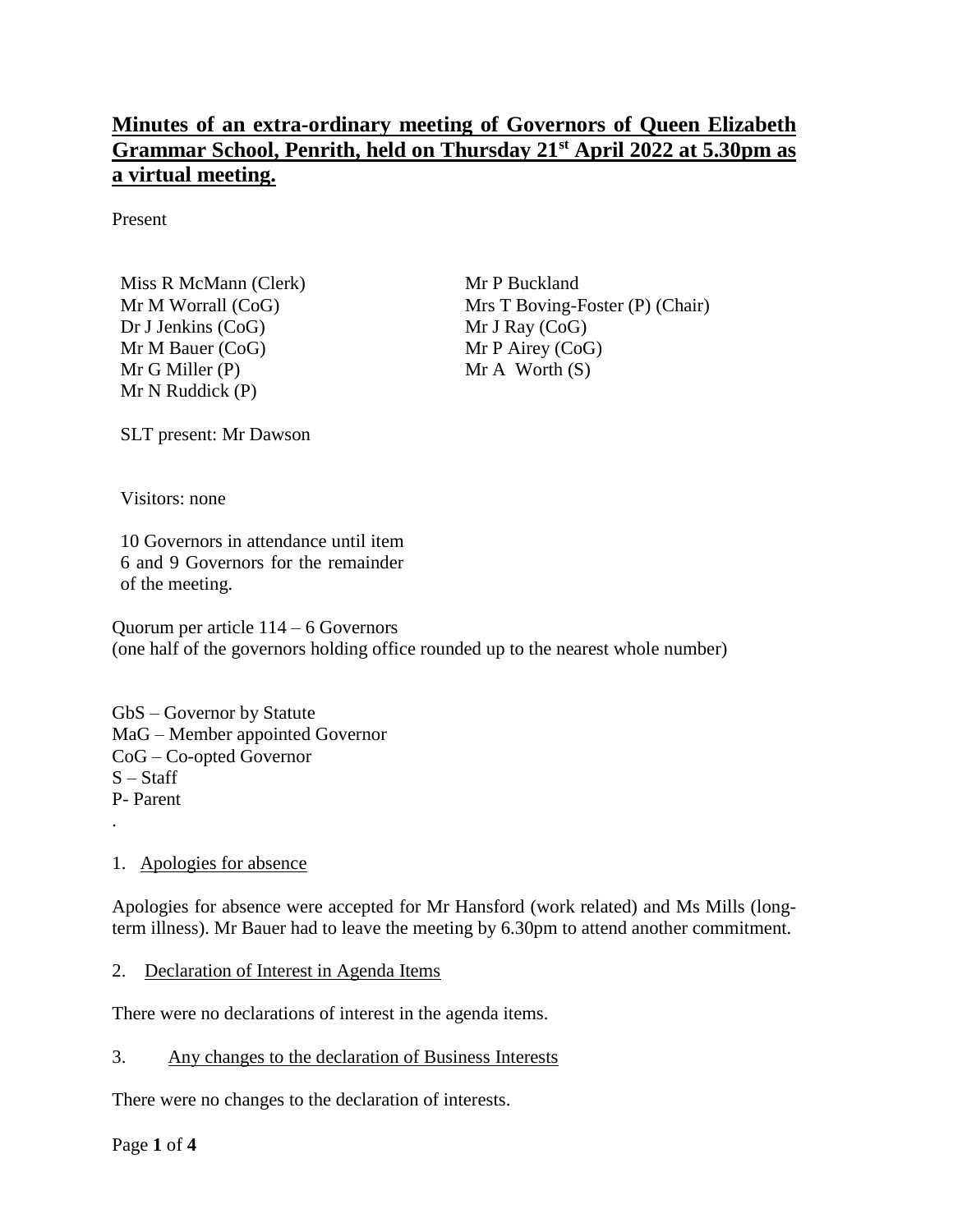## 4. To consider any items to be minuted separately

A confidential update was given and this was minuted separately.

## 5. Best Suited MAT to potentially join

As per the action points from the previous minutes, Mrs Scott produced a spreadsheet looking at other MATS, which was circulated prior to the meeting. Mr Ray asked if she felt there were any suitable alternatives to which Mrs Scott answered she felt West Lakes were the best fit. This was supported by Mr Buckland who said there are lots of positives with West Lakes and the school is already working with them. Mrs Boving-Foster seconded this. Dr Jenkins passed on her thanks to Mrs Scott for taking the time to complete this, as it is an important part of the process.

## 6. Feedback from the Visit to West Lakes.

A number of Governors and SLT went to visit West Lakes and Mrs Boving-Foster said that they went to great lengths to ensure there was an opportunity to speak to relevant people. Those who visited individually gave their insight to the rest of the Governors on the time spent there.

- Mr Ray: felt it was a very positive session. Some of the key lessons included the centralised services which takes away the administrative burden, as well as the breadth and depth of expertise. The only question was the 6% of the GAG funding that is centralised, and whether it provides value for money. On the surface it looks like good value, but it should be part of due diligence. There was once again reassurance that no redundancies have ever been made because of a school joining the MAT.
- Mr Miller: agree with above and impressed with the people they were introduced to. It appears there would be more support for everyone (there is a press department, someone who handles CIF bids for example) and the school itself reminded him very much of QEGS. He felt the school would be able to kick start the Master Plan and move forward as a school. More information on One Cumbria would be helpful.
- Mr Worrall: in favour of joining the MAT. There is great potential for the curriculum and staff development. Joining would ensure a strategical role for the future provisions in Cumbria. Importantly, retaining the selective status and assets would be guaranteed. There would be a much more sustainable model of Governance for QEGS and felt that the 6% part of the budget is very reasonable for the support and back-up it would get in return– the LA used to take 15%.
- Mr Buckland: support the move and would add to the above that the school would retain its individual status.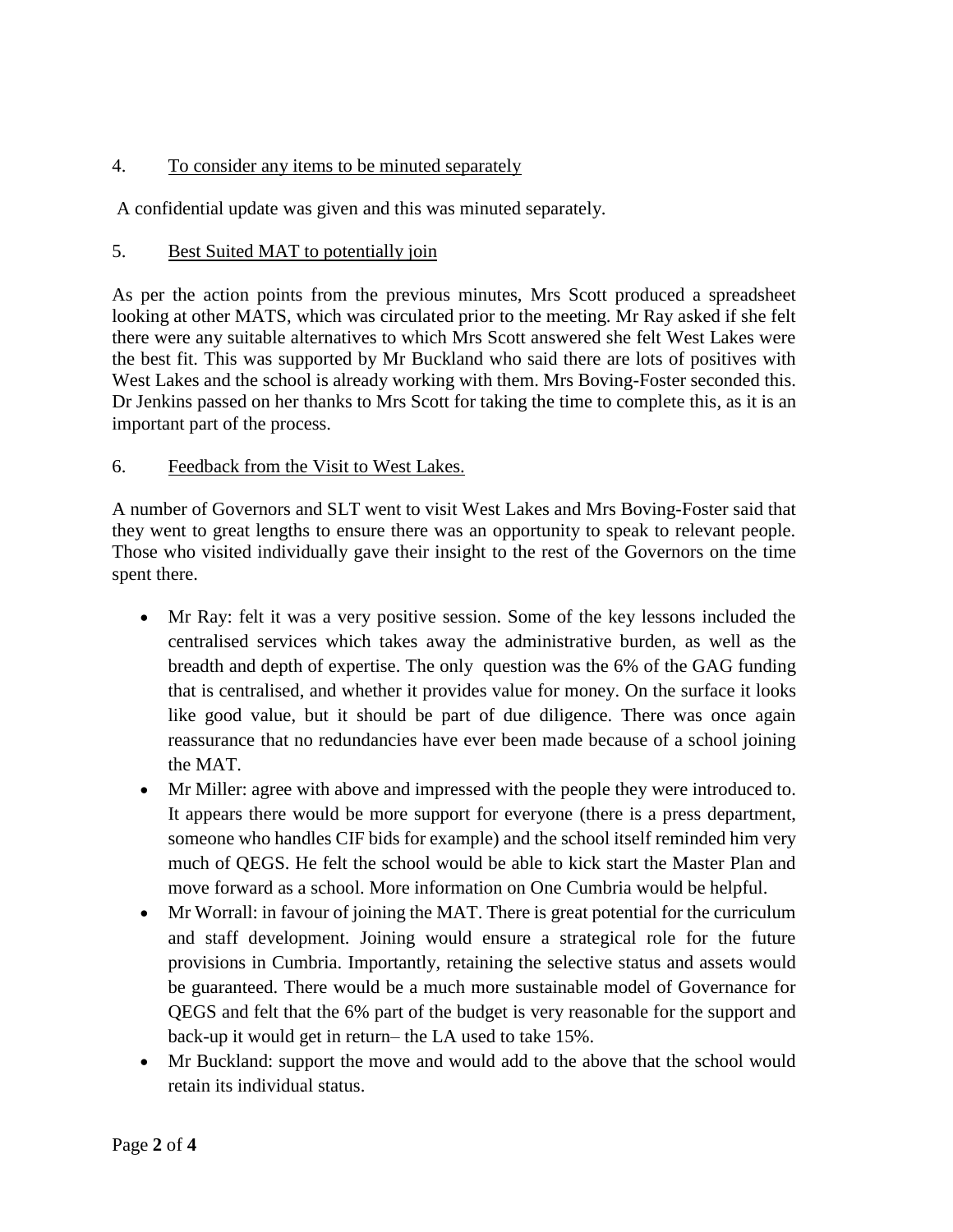Mrs Boving-Foster: felt it was a very positive visit. There was a good energy and they were all optimistic, enthusiastic people. The Governing model they are developing is very interesting and will ensure good cooperation between Local Governing Boards and the Trust Board. Additionally, it would be great to be the second pillar to form the educational landscape.

Mr Bauer was invited to comment as he had to leave the meeting. He said that he got the clear sense that this is something which seems exciting for the school to enter by choice, given it was dismissed as an option a couple of years ago. He did feel though that is the collective responsibility to ensure careful and honest communication. Mr Buckland responded that in that time, the political landscape has changed and the intention is that all schools are in MATs and therefore, want to be at the forefront of it. Mr Ray agreed that he would also rather be ahead of time.

## *Mr Bauer left the meeting.*

Mr Dawson gave details on One Cumbria Teaching School Hub, particularly in relation to the Early Career Framework support and felt it would be very positive to be part of this. Mr Dawson is delivering some modules already for One Cumbria.

#### 7. Approval to Start Due Diligence Process with West Lakes and if approved, should the aim be to present to RSC on July  $14<sup>th</sup>$ ?

Before any votes were taken, there was a full and frank discussion with all Governors given the option to ask questions and give their opinion / share concerns. A variety of documents relating to forming MATS, as well as some specific to West Lakes Academy, were circulated prior to the meeting. In response to a question about West Lakes' accounts, Mr Ray and Mrs Scott felt that they appear to be a positive set of accounts.

There was a discussion about any considerations that may be needed towards UCC. It was noted that they are not presently an Academy. Additionally, it is felt that it would not be a suitable match, as it would lead to competition for places (another advantage to joining West Lakes) and run the risk that there would be an expectation that pupils move between the two schools and; maybe ultimately lead to one school. This could seriously risk QEGS losing its individual ethos, as well as limiting the choices for children.

One of the biggest concerns cited was the timeline of  $14<sup>th</sup>$  July feels like the process is being rushed and thus, there is the risk of not being as objective as should be. It was noted that the potential deadline of presenting to the RSC on the 14<sup>th</sup> July, is just an approval that the MAT can go ahead and nothing would be finalised – it is just the first step in getting the RSC's permission to continue onto the legal phase. Crucially, the school can still stop the process if it felt it was not the right option. Other thoughts were that the timetable was indeed doable without being rushed – it would still allow for a four week consultation period, as per the recommendation from the NGA.